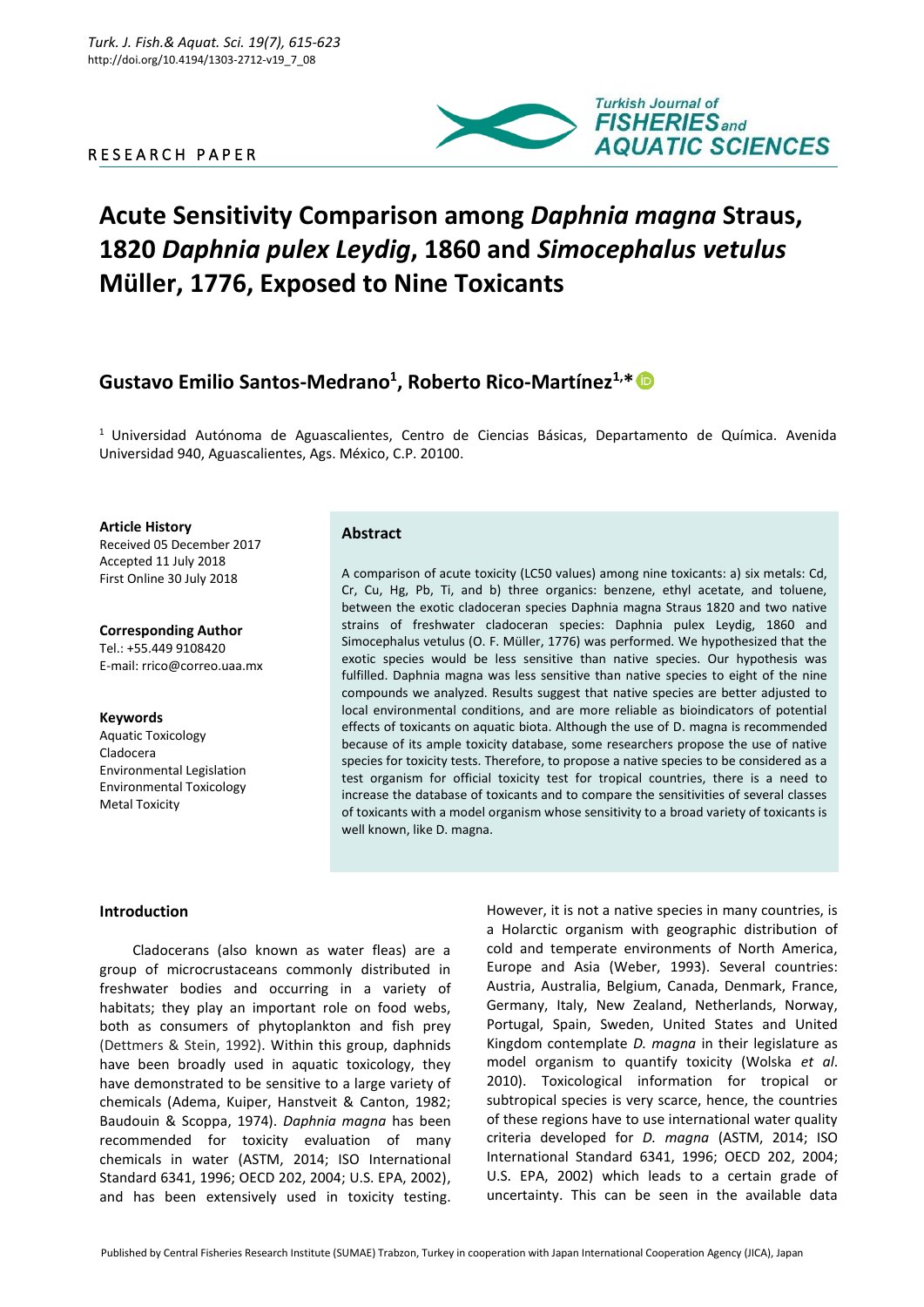(acute and chronic) found in the ECOTOX (U.S.EPA, 2017) and ECETOC (2003) databases. For *D. magna*, there are 403 toxicity values in ECOTOX (U.S.EPA, 2017) and 217 in ECETOC (2003), while for *Daphnia pulex* and *Simocephalus vetulus*, there are 87 (U.S.EPA, 2017) and 25 (ECETOC, 2003) and 16 ECOTOX (U.S.EPA, 2017) and 4 (ECETOC, 2003) references, respectively. In Mexico, *D. magna* is an exotic species, and it is unable to survive naturally in Mexican reservoirs. In contrast, there are records of *D. pulex* and *S. vetulus* in the states of Aguascalientes, Campeche, Mexico, Hidalgo, Guanajuato and Yucatan (Elías-Gutierrez, Gutiérrez, Silva, Granados & Garfias, 2008). At the beginning of the year 2000, the International Development Research Centre (IDCR) started an international research network called WaterTox, with the participation of institutions from Argentina, Canada, Chile, Colombia, Costa Rica, India and Mexico (Forget *et al*. 2000a). The goal of WaterTox was to develop and validate toxicity tests with different organisms, including *D. magna* in acute toxicity tests. During the development of this research, the countries of Argentina, Colombia, Costa Rica and India, reported having problems for the maintenance of cultures of *D. magna* and the consequent loss of the species in addition to considering the realization of these tests with a high cost (Forget *et al*. 2000b). Mohamed (2007) compared the sensitivity to seven chemicals between *Ceriodaphnia rigaudii* (a native species of Trinidad) and the exotic *Daphnia magna* and found that for six toxicants *C. rigaudii* was more sensitive than *D. magna* and concluded that due to this differences in sensitivity perhaps *D. magna* might not be an adequate sentinel species for Trinidad.

The aim of this work was to determine the acute toxicity of nine toxicants (six metals and three organic compounds) and compared the reference values from *D. magna* with those from *D. pulex* and *S. vetulus* to test the hypothesis that native species are more sensitive to toxicants than *D. magna*.

#### **Materials and Methods**

The *D. magna* strain is from the EPA and was donated by Dr. Fernando Martinez Jerónimo of the National School of Biological Sciences of IPN, Mexico. The species of *D. pulex* and *S. vetulus* were collected in a pond of the botanic garden of the Autonomous University of Aguascalientes, with geographic coordinates N 21.912, W -102.313. Cladocerans were cultured with EPA medium (96 mg NaHCO3, 60 mg CaSO4•2H2O, 60 mg MgSO4 and 4 mg KCl per liter of deionized water, U.S.EPA, 2002), which is a synthetic moderately hard water (80-100 CaCO3 L-1), pH 7.5, temperature  $20°C \pm 2$ , and photoperiod of 16: 8, (light: darkness) in a bioclimatic chamber (Revco Scientific), fed with the algae *Pseudokirchneriella subcapitata* (Korshikov) F. Hindák 1990 (UTEX 1648) grown in Bold`s Basal Medium (Nichols, 1973). Metals Cd, Cr, Cu, Pb and Ti were standards of atomic absorption diluted in 3% nitric acid (Sigma). Mercuric chloride was diluted in EPA medium. Benzene, ethyl acetate and toluene were analytical chemistry standards of Sigma Aldrich and was diluted in acetone. Toxicity tests were performed according to EPA methods (U.S.EPA, 2002). Acute test consisted in exposing ten neonates less 24h for each treatment, one negative control and five nominal concentrations. We performed a solvent control for the organic compounds with the highest acetone concentration used in tests to monitor the toxicity due to solvent.

Ten neonates were selected randomly and placed in one of the five replicates 250 ml glass beakers containing 100 ml of test solution per toxicant concentration. Organisms were incubated for 48h at 20ºC, photoperiod 16:8 (light: darkness) in absence of food. At the end of incubation dead organisms were counted.

Lethal media concentration (LC50) values were calculated using regression with probit units and the logarithm of each toxicant concentration by the software Statistica 10.0 (Stat Soft Inc., 2001). The NOEC (No observed effect concentration) and LOEC (Lowest observed effect concentration) values were calculated by one-way analysis of variance (ANOVA) and Duncan test. We performed a Spearman correlation by transforming the LC50 values of each species into logarithm, to determine if there is an association between the values of toxicity of *D. magna* compared to *D. pulex* and *S. vetulus*.

Relative sensitivity were calculated by the followed formula (Von der Ohe & Liess, 2004):

RS = log (LC50 *D. magna* / LC50i)

Where: RS= relative sensitivity; LC50 *D. magna* = LC50 value for *D. magna* and LC50 = value for species *i*. A value of zero indicates a sensitivity equal to that of *D*. *magna*, positive value *D. magna* is less sensitive, negative value *D. magna* is most sensitive.

### **Results**

Table 1 shows the toxicity values achieved for three species of cladocerans used in this work. In terms of LC50 values, *D. magna* was more sensitive to Pb; the native species: a) *D. pulex* was the most sensitive to benzene, Cr, Cu, and toluene; b) *S. vetulus* was the most sensitive to Cd, ethyl acetate, Hg and Ti (Table 1). The order of toxicity of the metals in descending order was, Cu = Hg> Cd> Pb> Cr> Ti to *D. magna*, for *D. pulex*: Hg = Cu> Cd> Pb> Cr> Ti and Hg = Cd = Cu> Pb> Ti> Cr to *S. vetulus*. For the organic compounds the order of toxicity was Ethyl acetate> Toluene> Benzene for the three species. In the case of *D. magna* and *D. pulex* the most toxic metals were Cu and Hg and the least toxic Ti, however for *S. vetulus* the Hg, Cd and Cu presented the highest toxicity and Cr least toxic.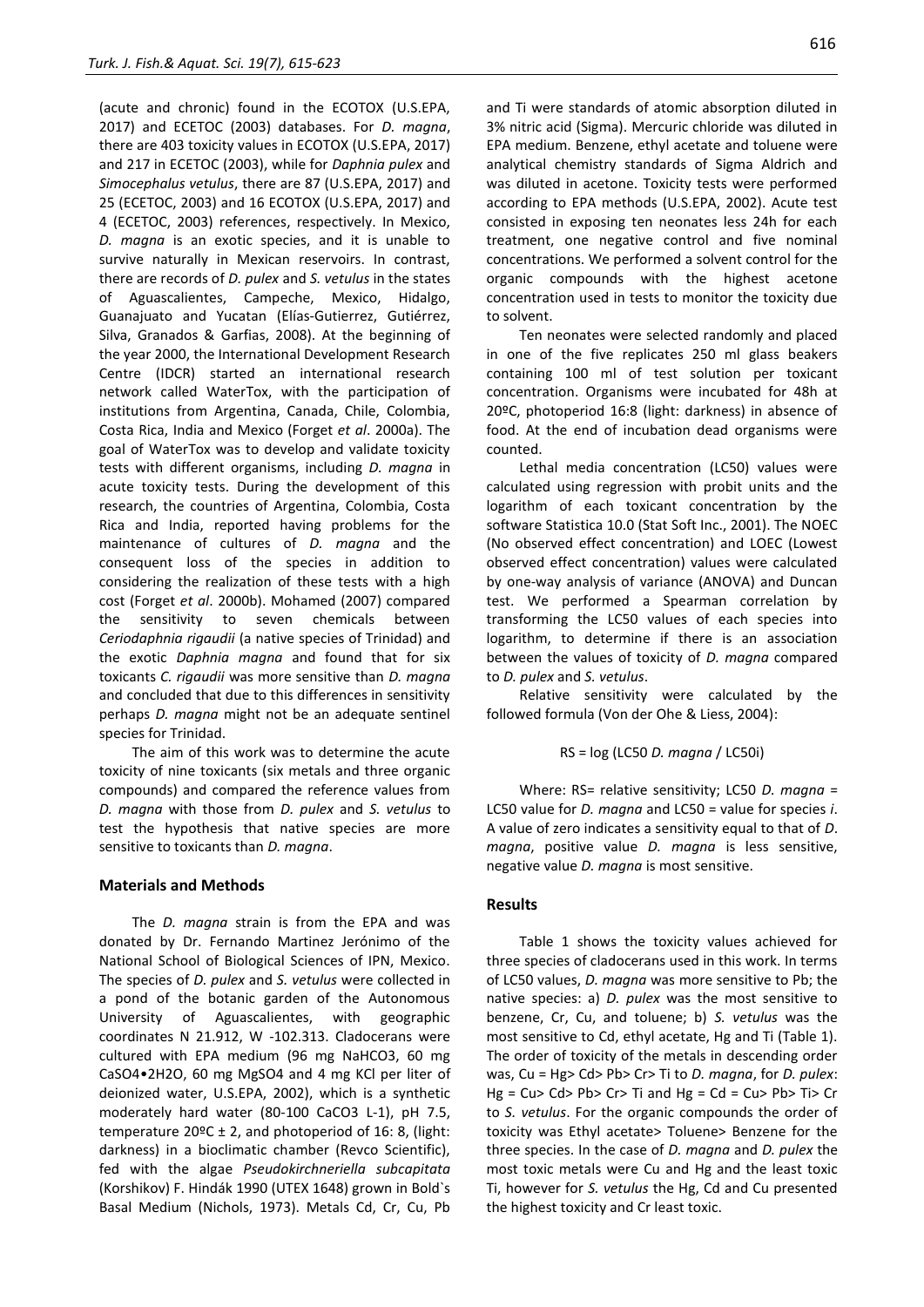The EPA (U.S.EPA, 2002) establishes a range of coefficient of variation of 21 to 58%, results obtained in our tests are below those values (Table 1).

Metal toxicity for cladoceran group according to the geometric mean of the LC50 (Table 2) was established as follows Hg> Cu> Cd> Pb> Cr> Ti and organic compounds was ethyl acetate > toluene> benzene. In accordance to LC50 values, the difference between the most toxic and less toxic metal was set in this way, *D. magna* 859 fold (Cu-Ti), 2,808 (Hg-Ti) for *D. pulex* and 3,280 (Hg -Cr) for *S. vetulus*. In the case of organic compounds, the differences were 134, 65 and 720 fold (ethyl acetate-benzene) for *D. magna*, *D*. *pulex* and *S. vetulus* respectively. We compared the mean values of LC50 (Figure 1a) to determine if they show significant differences. There are no differences in LC50 values for Cu and Hg among the three cladoceran species (Figure 1a). The LC50 values for Cr were different among the three species. Metals that did not show differences between *D. magna* and *D. pulex* were: Cd, Pb, and Ti, and between *D. magna* and *S. vetulus* Pb and Ti were different. Ethyl acetate revealed no significant difference between the three species, only toluene was statistically similar to *D*. *magna* and *S. vetulus* (Figure 1b). Figure 2a shows that *S. vetulus* was more sensitive than *D. magna* for Cd, Hg, Ti, for organic compounds sensitivity was higher to ethyl acetate and toluene (Figure 2b), *D. pulex* was more sensitive to Cd, Cr, Cu, Hg and the three organic compounds (Figure 2a and 2b) compared to *D. magna*. Titanium was the only toxic without difference in the relative sensitivity among *D. magna* and *D. pulex*.

Table 3 presents different LC50 values of the toxics used in this work, mainly found in ECOTOX (U.S.EPA, 2017) and ECETOC (2003) databases, where it is stated that *D. magna* is the species with the highest number of toxicity tests (287) followed of *D. pulex* (137) and finally *S. vetulus* (5). A Spearman correlation

Table 1. Endpoints of the acute toxicity test performed with three species of cladoceran. The most sensitive LC<sub>50</sub> values are highlighted with bold numbers.  $N = 5$ 

| <b>Species</b> | Parameter      | Benzene   | Cadmium | Chromium | Copper  | Ethyl<br>acetate | Lead    | Mercuric<br>chloride | Titanium | Toluene |
|----------------|----------------|-----------|---------|----------|---------|------------------|---------|----------------------|----------|---------|
|                | LC10           | 62.01     | 0.10    | 2.53     | 0.006   | 1.04             | 0.75    | 0.017                | 9.75     | 33.13   |
|                | LC50           | 207.53    | 0.20    | 3.04     | 0.013   | 1.54             | 1.08    | 0.028                | 11.17    | 44.16   |
|                | <b>NOEC</b>    | 50        | < 0.125 | 2.0      | < 0.005 | 1.0              | 0.25    | < 0.015              | $<$ 10.0 | 20.0    |
|                | LOEC           | 100       | 0.125   | 2.5      | 0.005   | 1.5              | $1.0\,$ | 0.015                | 10.0     | 30.0    |
|                | <b>CL</b>      | 145.64    | 0.1998  | 2.9020   | 0.0120  | 0.4585           | 0.9474  | 0.0258               | 11.0077  | 39.6551 |
|                |                | 295.80    | 0.2174  | 3.2033   | 0.0140  | 1.6166           | 1.2445  | 0.0315               | 11.3448  | 49.1926 |
| D. magna       | CV%            | 17.72     | 3.09    | 1.96     | 8.52    | 4.75             | 14.26   | 6.71                 | 0.48     | 8.27    |
|                | R <sup>2</sup> | 0.81      | 0.98    | 0.76     | 0.94    | 0.93             | 0.83    | 0.76                 | 0.93     | 0.74    |
|                | LC10           | 31.11     | 0.11    | 1.16     | 0.003   | 1.07             | 0.56    | 0.0019               | 10.71    | 9.74    |
|                | <b>LC50</b>    | 86.49     | 0.17    | 1.43     | 0.007   | 1.32             | 1.09    | 0.004                | 11.22    | 15.45   |
|                | <b>NOEC</b>    | 25        | < 0.10  | 0.5      | 0.001   | < 1.0            | 0.1     | 0.0005               | 10.0     | 5       |
|                | LOEC           | 50        | 0.10    | 1.0      | 0.005   | $1.0\,$          | 0.5     | 0.001                | 11.0     | 10      |
|                | $\mathsf{CL}$  | 72.2680   | 0.1670  | 1.2755   | 0.0059  | 1.2855           | 0.9516  | 0.0030               | 11.0509  | 13.0797 |
|                |                | 96.8500   | 0.1857  | 1.6062   | 0.0087  | 1.3930           | 1.2676  | 0.0053               | 11.3972  | 18.2767 |
| pulex          | CV%            | 9.06      | 0.73    | 3.70     | 17.14   | 6.15             | 3.61    | 13.17                | 2.10     | 21.93   |
| Q.             | $R^2$          | 0.93      | 0.95    | 0.80     | 0.81    | 0.91             | 0.93    | 0.76                 | 0.78     | 0.75    |
|                | LC10           | 288.60    | 0.004   | 2.21     | 0.013   | 0.42             | 0.75    | 0.0003               | 0.51     | 22.54   |
|                | <b>LC50</b>    | 475.66    | 0.015   | 3.28     | 0.017   | 0.66             | 1.34    | 0.001                | 2.34     | 42.89   |
|                | <b>NOEC</b>    | $<$ 200.0 | 0.001   | 2.0      | 0.010   | 0.25             | 0.5     | 0.0001               | < 0.2    | < 20.0  |
|                | <b>LOEC</b>    | 200.0     | 0.005   | 2.0      | 0.015   | 0.50             | $1.0\,$ | 0.0005               | 0.2      | 20.0    |
|                | <b>CL</b>      | 422.2795  | 0.0113  | 3.0746   | 0.0160  | 0.5834           | 1.1738  | 0.0008               | 2.2222   | 38.7257 |
|                |                | 535.9200  | 0.0208  | 3.5067   | 0.0182  | 0.7603           | 1.5441  | 0.0014               | 3.5620   | 47.5006 |
| vetulus        | <b>CV</b>      | 4.65      | 5.22    | 2.39     | 7.42    | 4.65             | 7.12    | 6.55                 | 5.25     | 8.37    |
| S              | R <sup>2</sup> | 0.83      | 0.85    | 0.85     | 0.81    | 0.83             | 0.87    | 0.85                 | 0.76     | 0.87    |

LC50=Lethal concentration where 50% of animals. LC10= Lethal concentration where 10% of animals die. NOEC = No Observed Effect Concentration. LOEC = Lowest Observed Effect Concentration. All values in mg/L. R<sup>2</sup> = Coefficient of determination of the LC<sub>50</sub>. CV = Coefficient of variation of LC50*.* CL = 95% Confidence limits for the LC<sup>50</sup> values*.* 

Table 2. Geometric mean of the CL<sub>50</sub> toxicity values of three cladoceran species. All values in mg/L

| Endpoint                    | Benzene | Cadmium | Chromium | Copper | Ethyl<br>acetate | Lead  | Mercuric<br>chloride | Titanium | Toluene |
|-----------------------------|---------|---------|----------|--------|------------------|-------|----------------------|----------|---------|
| Geometric<br>mean $LC_{50}$ | 204.384 | 0.079   | 2.424    | 0.011  | 1.102            | 1.164 | 0.004                | 6.643    | 30.815  |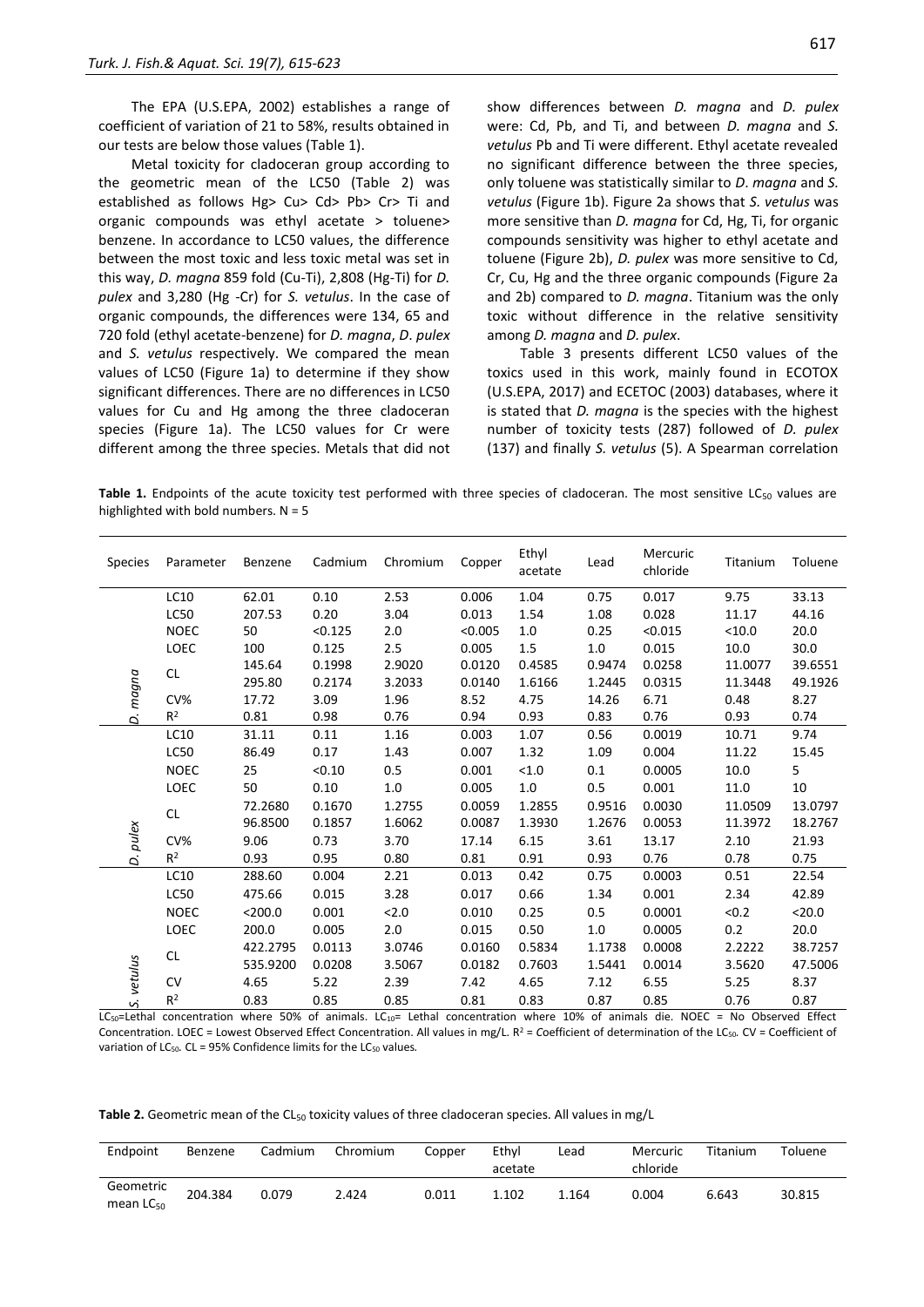of LC50 values between *D*. *magna*-*D pulex* and *D. magna-S. vetulus* was performed. The correlation coefficient between *D. magna-D. pulex* was 0.88 for metals (figure 3a) and 1.0 for the organic compounds (figure 4a). The correlation coefficient for *D. magna-S*. *vetulus* was 0.59 and 1.0 for metals and organic compounds respectively (Figure 4a and 4b).

#### **Disscusion**

Our original hypothesis is fulfill by the experimental data. *Daphnia magna* was less sensitive than the native species (either *D. pulex* or *S. vetulus*) to eight of the nine compounds we analyzed (See Table 1 and Figure 2). Only in the case of lead *D. magna* LC50 absolute value (1.08 mg/L) was lower than that of *D. pulex* (1.09 mg/L) (Table 1), but when we compared the relative sensitivity between both species this value is zero (Figure 2a), which means there is no difference in sensitivity between these two species exposed to lead. These results suggest that native species collected in Mexican reservoirs are better adjusted to the environmental conditions of Mexico and more reliable as bioindicators of the potential effects of toxicants on Mexican aquatic biota. Although the use of *Daphnia magna* is recommended because of its ample toxicity database, our results showed that is less sensitive to toxicant exposure than two native species. Some researchers propose the use of native species in toxicity tests: a) Martínez-Jerónimo, Rodríguez-Estrada & Martínez-Jerónimo (2008) proposed *Daphnia exilis* Herrick, 1895 for Mexico, b) Melnikov & de Freitas (2011) proposed *Daphnia similis* Claus, 1876 for Brazil, c) Aparecida, da Silva, Cristina, & Rocha (2014) proposed *Ceriodaphnia silvestrii Daday* 1902 and *Macrothrix flabelligera* Smirnov 1992, for Brazil, and d) Teklu & Van den Brink (2016) proposed *Diaphanosoma brachyurum* (Liévin, 1848) for Ethiopia. With the results obtained in this work we confirmed the difference between the relative sensitivity of *D. magna*/*D*. *pulex* and *D*. *magna*/*S*. *vetulus*, as well as providing toxicity data for *S*. *vetulus* for different metals and organic compounds that were not found in the databases. Based on this we can suggest the use of



**Figure 1.** Comparison of LC<sup>50</sup> values of *D. magna* against *D. pulex* and *S. vetulus* by ANOVA and Duncan test. Vertical bars represented standard error. The same letter means no significative difference. P<0.05. a) metals, b) organic compounds. Abbreviations: Dm=*D. magna*, Dp= *D. pulex*, Sv=*S. vetulus.*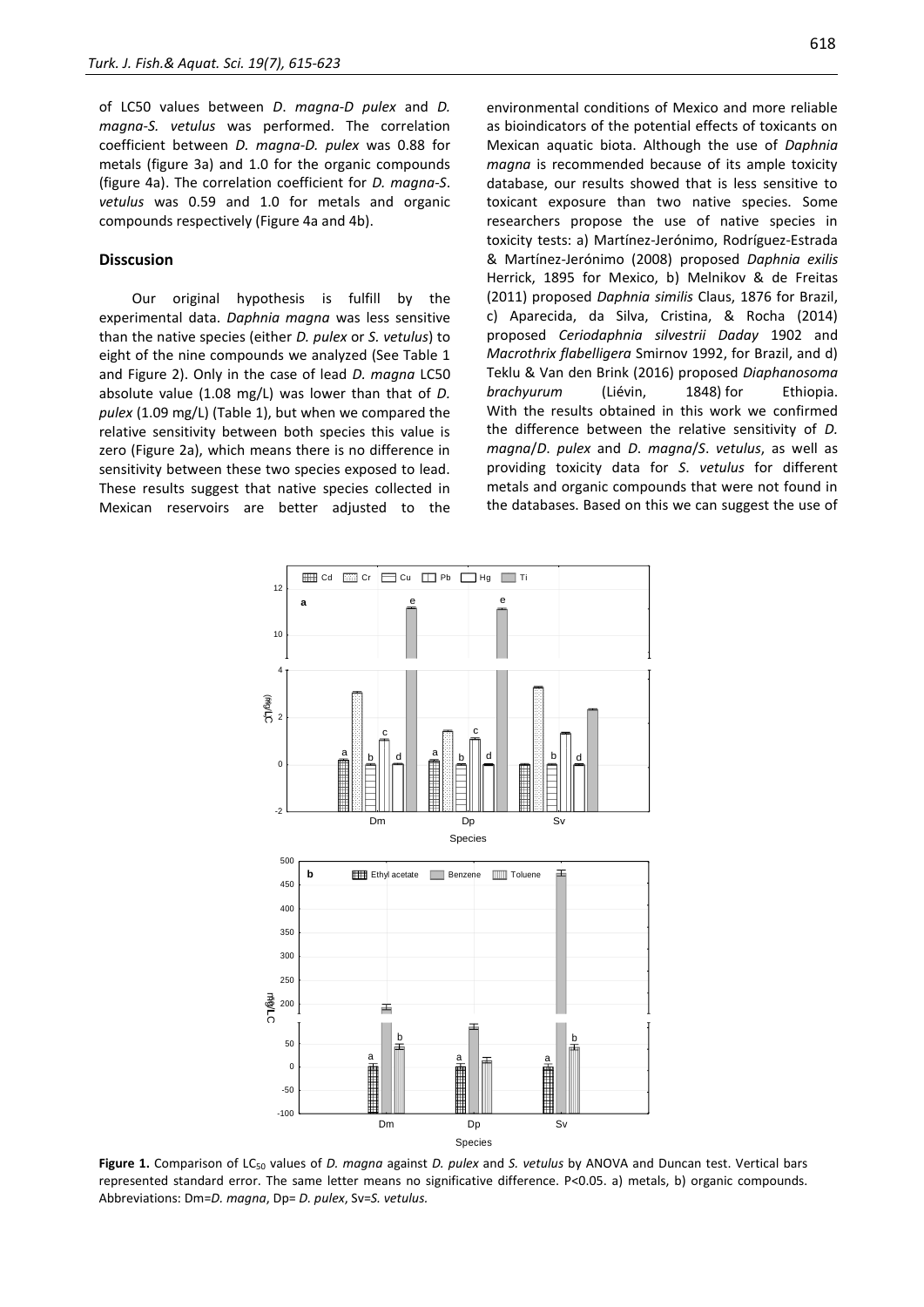

Figure 2. Relative sensitivity expressed as a logarithmic proportion (LC<sub>50</sub>) relative to the sensitivity of *D. magna*. a) metals and b) organic compounds.

| Toxicant | <b>Species</b> | Range          | Mean   | n              | Reference                      |  |
|----------|----------------|----------------|--------|----------------|--------------------------------|--|
| Benzene  | D. magna       | 56.65-1130     | 275.72 | 18             | U.S. EPA (2017), ECETOC (2003) |  |
|          | D. pulex       | 15-345         | 208.33 | 3              |                                |  |
| Cd       | D. magna       | 0.0009-22.6    | 0.21   | 171            | U.S. EPA (2017), ECETOC (2003) |  |
|          | D. pulex       | 0.0004-1.04    | 0.15   | 82             | U.S. EPA (2017), ECETOC (2003) |  |
|          | S. vetulus     | 0.024-0.089    | 0.056  | $\overline{2}$ | U.S. EPA (2017)                |  |
|          | D. magna       | $0.02 - 2.4$   | 0.60   | 21             | U.S. EPA (2017), ECETOC (2003) |  |
| Cr       | D. pulex       | $0.57 - 2.0$   | 0.57   | 18             | U.S. EPA (2017), ECETOC (2003) |  |
|          | S. vetulus     |                | 0.50   | 1              | U.S. EPA (2017)                |  |
|          | D. magna       | $0.008 - 0.12$ | 0.03   | 57             | U.S. EPA (2017), ECETOC (2003) |  |
| Cu       | D. pulex       | 0.006-0.37     | 0.07   | 23             | U.S. EPA (2017), ECETOC (2003) |  |
|          | S. vetulus     |                | 0.057  | 1              | U.S. EPA (2017)                |  |
| Pb       | D. magna       | $0.13 - 4.4$   | 1.0    | 5              | U.S. EPA (2017)                |  |
|          | D. pulex       | $0.37 - 9.9$   | 3.54   | 6              | U.S. EPA (2017), ECETOC (2003) |  |
|          | S. vetulus     |                | 4.5    | 1              | U.S. EPA (2017)                |  |
| Hg       | D. magna       | $0.001 - 0.02$ | 0.005  | 13             | U.S. EPA (2017)                |  |
|          | D. pulex       | 0.002-0.024    | 0.008  | 5              | U.S. EPA (2017)                |  |

Table 3. Acute toxicity values for *D. magna*, *D. pulex* and *S. vetulus*, 48h, LC<sub>50</sub>. All values in mg/L

native species for toxicity tests due to their biological and ecological importance, and that are representative of each region.

The analysis of sensitivity of the three cladoceran species we tested exposed to nine toxicants (six metals and three organics), resulted in *D. pulex* being the most sensitive to two metals (Cr and Cu), and two organics (benzene and toluene), and with similar sensitivity to Pb than *D. magna*. *S. vetulus* was the most sensitive to three metals (Cd, Hg and Ti), and one organic (ethyl acetate).

Comparing the LC50 results of our work with the ECOTOX (U.S.EPA, 2017) and ECETOC (2003) databases (Table 3), *D. magna* remains within the range of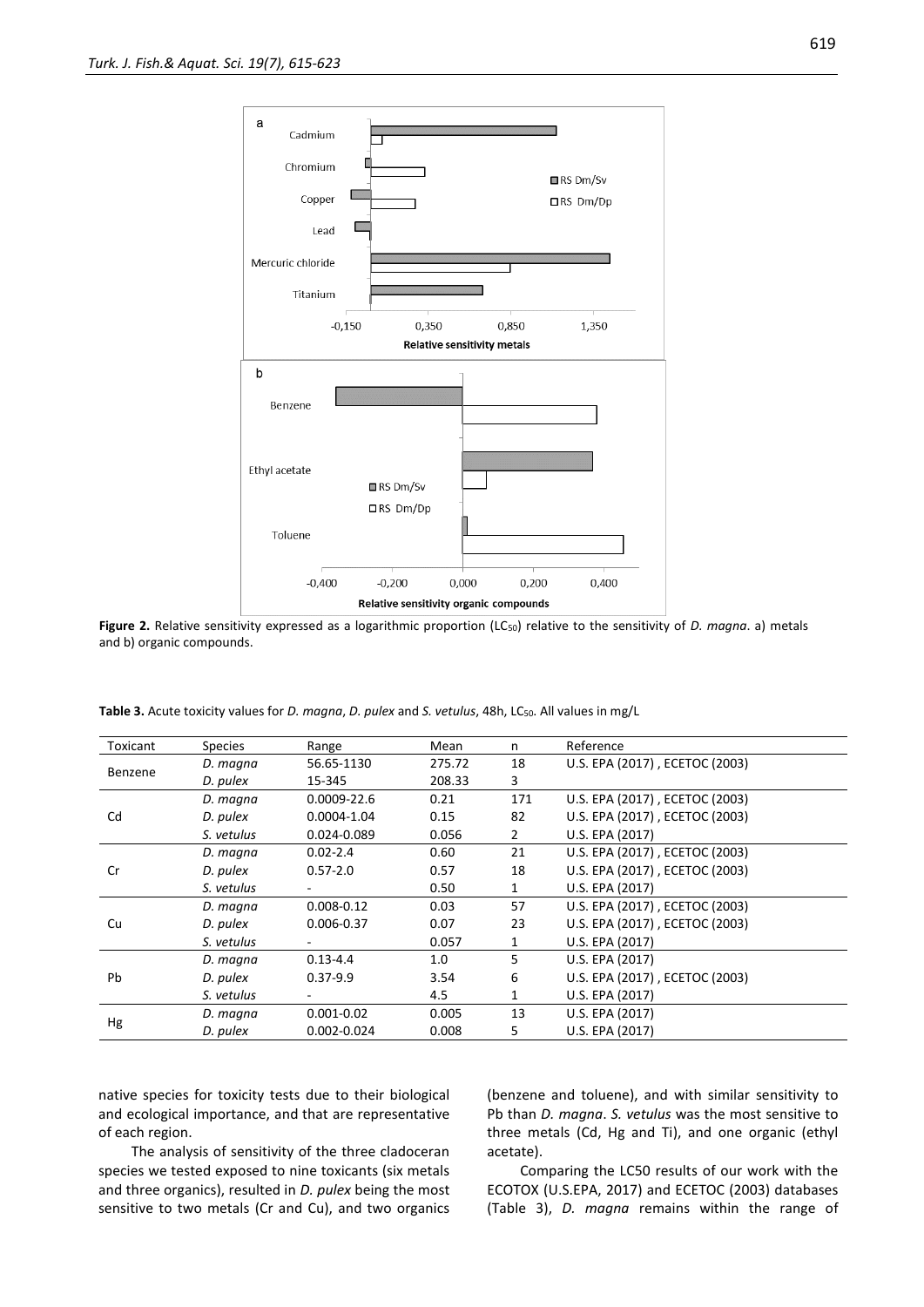

**Figure 3.** Correlation between acute toxicity values of *D. magna*, *D. pulex* (a) and *S. vetulus* (b) for metals.

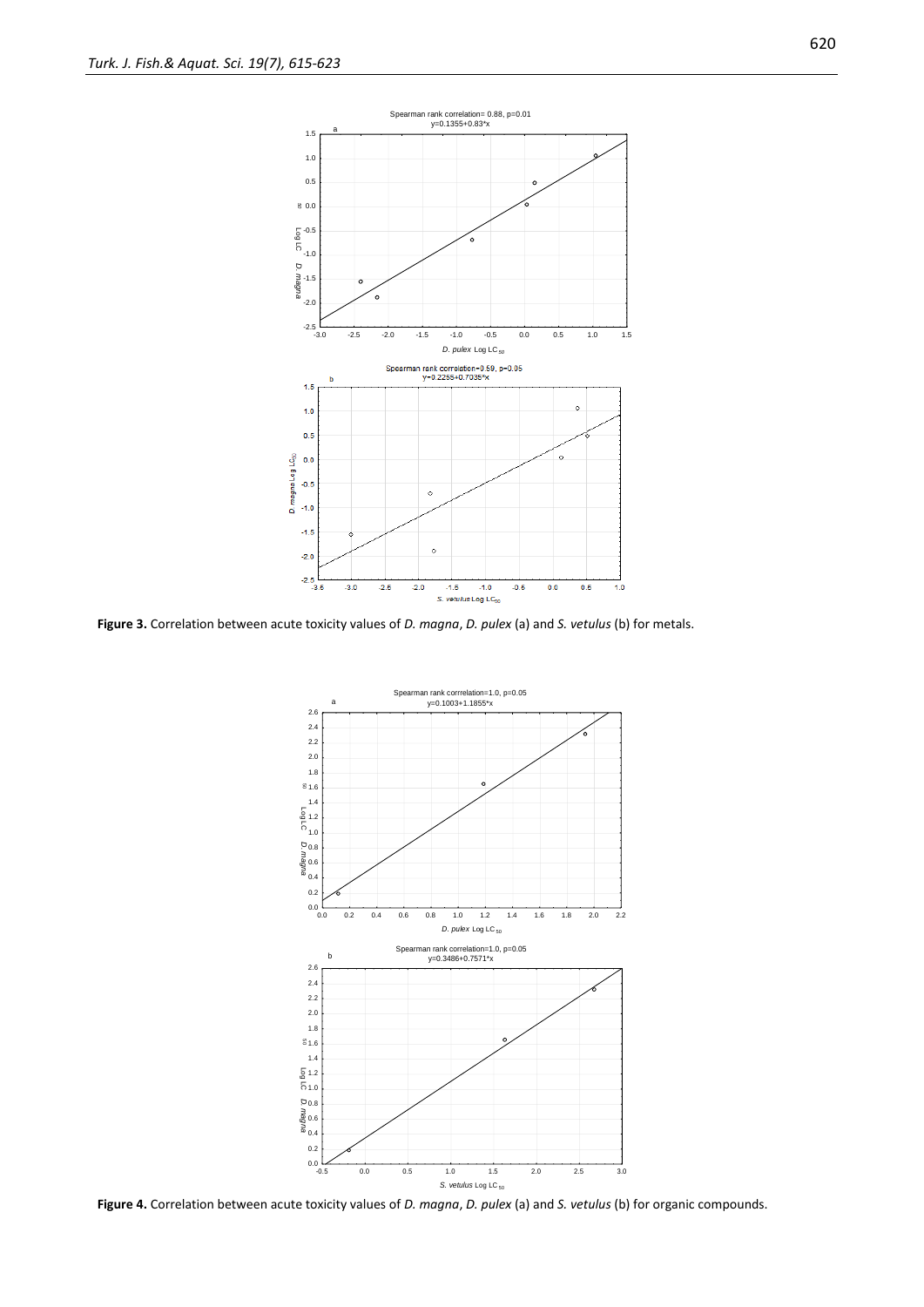benzene, Cd, Cu, Pb and Hg, for *D. pulex* benzene, Cd, Cr, Cu, Pb and Hg. Moreover, *D. magna* and *S. vetulus* were less sensitive to Cr; otherwise, *S. vetulus* was more sensitive for Cd, Cu and Pb.

In general, *D. magna* is less sensitive to Cu when comparing these ten values to our results (Table 4). On the other hand, the values between *S. vetulus* and *S. expinosus* are very similar to those obtained in our strain. For *D. pulex*, the values were intermediate between those reported by these authors (Table 4). Our *D. magna* Cd value in three of the four values was less sensitive. The *D. pulex* strain of Elnabarawy *et al*. 1986, show greater resistance than our *D. pulex* strain. Badudouin & Scoppa (1974) determined a lethal median concentration value for Cr of 0.023 mg/L to *D. hyaline*, which differs 138, 65 and 149-fold compared to *D. magna*, *D. pulex* and *S. vetulus* respectively (Table 4). The most sensitive organisms to Pb was *D. hyalina* Leydig 1860 in contrast with *D. pulex* strain of Elnabarawy *et al*. (1986), it was more resistant when compared to the values obtained in this research. The LC50 values of Hg to *D. pulex* and *S. vetulus* of this work are very similar to those found by Badudouin & Scoppa (1974) for *D. hyalina* of 0.005 mg/L and Elnabarawy *et al*. (1986) for *D. pulex* (0.003 mg/L) and *Ceriodaphnia reticulata* (Jurine, 1820) (0.002 mg/L) in contrast to our *D. magna* strain resulted less sensible.

We found differences in the relative sensitivity of *D. magna* compared to *D. pulex* and *S. vetulus* in accordance with Wogram & Liess (2001) and Von der Ohe & Liess (2004), where they assessed the cladocera group against *D. magna*, ensuing the group being more sensitive to metals and organic compounds. The highest differences in relative sensitivity were found between *D. magna* and *S. vetulus* for Cd, Hg and Ti. *D. magna* was more sensitive solely 27% of total test performed.

Results of the spearman correlation evidence that all three species of cladocerans were responding similar to organic compounds (Figure 4). Moreover, we found differences with action mode of metals (Figure 3) mainly with correlation *D. magna*-*S. vetulus*.

The LC50 values were evaluated by the Spearman rank correlation coefficient. This comparison provided values of 1.0 between *D. magna*-*D. pulex* (Fig. 4a) and *D. magna*-*S. vetulus* (Fig. 4b) for organic compounds. We assume the acute toxic responses of three cladoceran are strongly correlated and the mode of action of chemicals is the same. However, the correlation between *D. magna*-*D. pulex* (Fig. 3a) was strongest (0.80) than *D. magna*-*S. vetulus* (0.59) Fig. 3b, we presume, metals have a different mode of intoxicated according to the organism.

Information obtained from the Web of Science (2018) registered 238 publications of *D. magna* on metal acute toxicity during 1984 to 2017. The contribution by country was: United States 62, China 59, Canada 22, Mexico 15, France 14, Portugal 14, Brazil 12, India 12 Netherlands 12, United Kingdom 10, Australia 9, Spain 9, England 6, Germany 6, Japan 6, Turkey 5, Belgium 4, Chile 4, Finland 4, Taiwan 4, Italy 3, Scotland 3, Slovakia 3, South Korea 3, Argentina 2, Egypt 2, Malaysia 2, Nigeria 2, Poland 2 and Vietnam 2. With respect to *D. pulex* the total of publications are 31, compiled in the years 2006 to 2017 and they are distributed in the following way: United States 12, France 5, United Kingdom 4, Mexico 3, Belgium, Canada, England, Germany and China with two works

| Toxicant | <b>Species</b>                              | $LC_{50}$ values | References                           |
|----------|---------------------------------------------|------------------|--------------------------------------|
|          | D. hyalina                                  | 0.055            | Baudouin & Scoppa, 1974              |
| Cd       | C. reticulata                               | 0.18             | Elnabarawy et al.1986                |
|          | D. pulex                                    | 0.31             |                                      |
|          | D. pulex                                    | 0.13             | Santos-Medrano & Rico-Martínez, 2015 |
| Cr       | D. hyalina                                  | 0.023            | Baudouin & Scoppa, (1974)            |
|          | D. hyalina                                  | 0.005            | Baudouin & Scoppa, (1974)            |
|          | D. pulex                                    | 0.03             |                                      |
|          | Ceriodaphnia reticulata                     | 0.02             |                                      |
|          | D. galeata G. O. Sars, 1864                 | 0.02             | Elnabarawy et al.1986                |
|          | D. pulex                                    | 0.003            |                                      |
| Cu       | Ceriodaphnia pulchella G. O. Sars, 1862     | 0.016            |                                      |
|          | D. galeata                                  | 0.009/0.018      |                                      |
|          | D. longispina (O. F. Mueller, 1785)         | 0.022            | Bossuyt & Janssen, 2005              |
|          | Simocephalus expinosus (O. F. Müller, 1776) | 0.018            |                                      |
|          | S. vetulus                                  | 0.021            |                                      |
|          | D. hyalina                                  | 0.60             | Baudouin & Scoppa, 1974              |
| Pb       | C. reticulata                               | 1.80             |                                      |
|          | D. pulex                                    | 2.02             | Elnabarawy et al. 1986               |
|          | D. pulex                                    | 1.62             | Santos-Medrano & Rico-Martínez, 2015 |
|          | D. hyalina                                  | 0.005            | Baudouin & Scoppa, 1974              |
| Hg       | C. reticulata                               | 0.002            |                                      |
|          | D. pulex                                    | 0.003            | Elnabarawy et al. 1986               |

Table 4. Acute toxicity values for *D. magna*, *D. pulex* and *S. vetulus*, 48h, LC<sub>50</sub>. All values in mg/L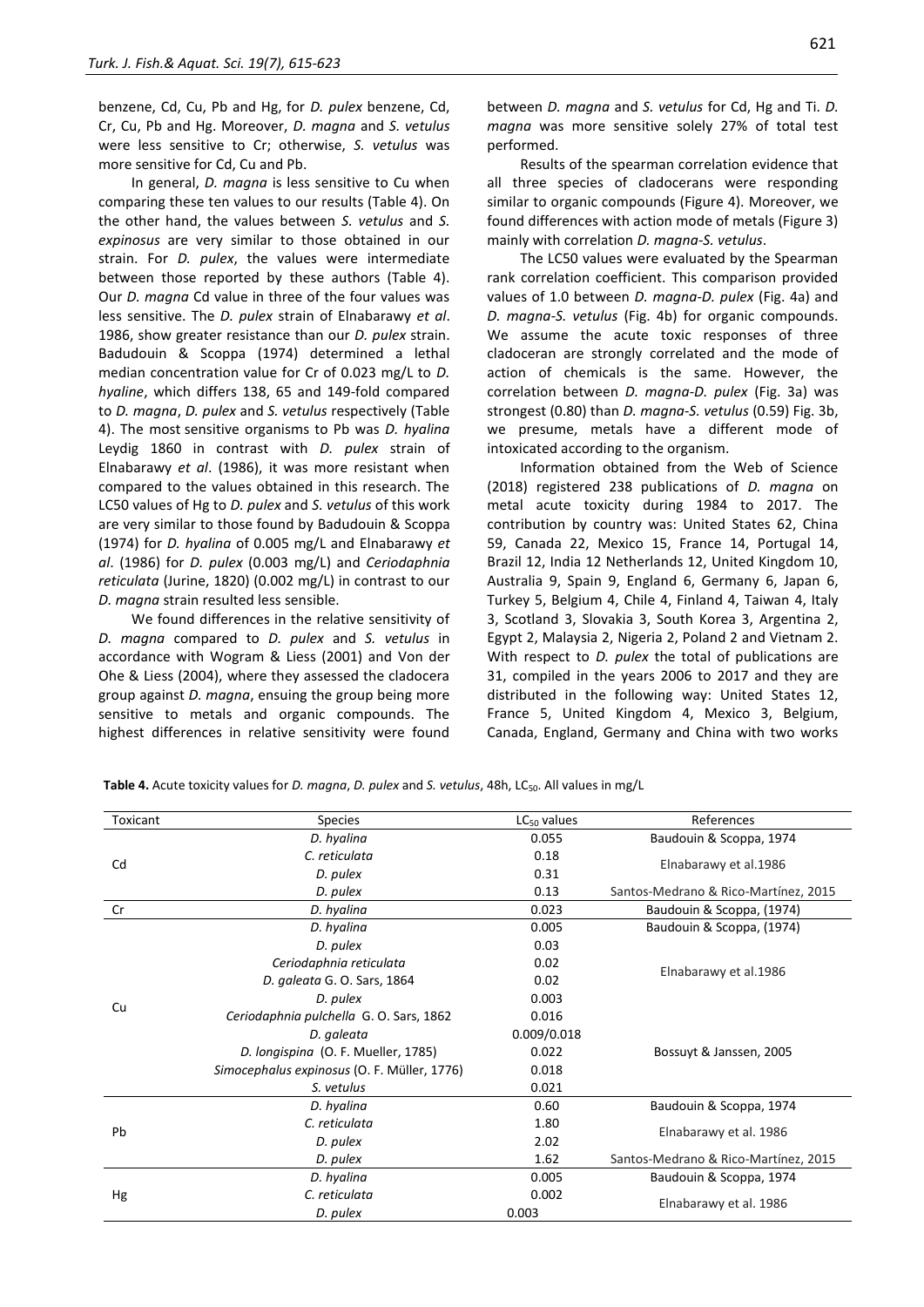for each one. The Web of Science database does not contain any publications related to *S. vetulus*.

In this work the acute toxicity tests were developed under the same conditions of temperature, pH, hardness of the test solution, photoperiod and chemical purity, these parameters being indispensable for the quality control of the results obtained from acute toxicity test. According to the USEPA (2002), an important factor for the accuracy of the results is the coefficient of variation (CV). In this research, the CV ranges were 0.48-17.14% and 4.65-21.93 for metals and organic compounds respectively, which indicates the reliability of the results. We report the first acute toxicity values of ethyl acetate and toluene for the three species of cladoceran tested and benzene for *S. vetulus*. This is the first report in which relative sensitivity and the correlation between species for acute toxicity tests with six metals and three organic compounds are included. Some authors (Wogram and Liess, 2001; Sanchez-Bayo, 2006) have reported comparisons of the sensitivity of *D*. *magna* among other species of cladocerans. However, they did not perform the toxicity tests, they used values of the USEPA database; in these cases, feed data (species and concentration) of the different species of cladocerans was not taken into account, which can reduce the accuracy when comparing the sensitivity between species. On the other hand, Cowgill *et al*. (1984) performed toxicity tests to compare the sensitivity between *D*. *magna*-*Cedriodaphnia dubia*/*affinis*, although the feeding of the cultures was with different species of algae, *S. capricornotum* and *A*. *convolutus* respectively, and this may alter the sensitivity of the organism.

We have a large database for *D. magna*, which includes 2475 toxicants with 48-h exposure tests, and 3184 total toxicants. In contrast, the database for *D. pulex* includes 316 for 48-h tests and 524 total toxicants. In the case of *S. vetulus* includes only 34 for 48-h tests and 49 total toxicants (U.S.EPA, 2017). ECETOC (2003) reports 113 total toxicants for *D. magna*, but only 16 for *D. pulex* and 15 for *S. vetulus*. In the case of ECOTOX (U.S.EPA, 2017) for 48-h tests for the toxicants used in this work, the database includes 157 toxicants for *D. magna*, 97 for *D. pulex*, but only 13 for *S. vetulus*. Therefore, to propose a native species as a model organism for official toxicity test for the Mexican legislation (or for any tropical country), there is an urgent need to increase the database of toxicants. It is necessary to compare the sensitivities of several classes of toxicants with a native model organism whose ecology, genetics, sensitivity to a broad variety of toxicants is well known as is the case of *D. magna*.

#### **Conclusions**

The exotic species *D. magna* was the least sensitive species to nine toxicants (six metals and three organics), when compared with the native species *D. pulex* and *S. vetulus*. Our results suggest that native species collected in Mexican reservoirs are better adjusted to the environmental conditions of Mexico and more reliable as bioindicators of the effects of toxicants on Mexican aquatic biota. There is a need to increase the knowledge on native species (like *D. pulex* and *S. vetulus* used in this contribution), to match information on *Daphnia magna* (especially the ample toxicity database), to propose a native species as a sentinel organism for Mexican reservoirs. This contribution includes the first: a) acute toxicity values of ethyl acetate and toluene for the three species of cladocerans, b) acute toxicity value of benzene for *S. vetulus*, and c) relative sensitivity and correlation between three cladoceran species for acute toxicity tests with six metals and three organic compounds.

#### **References**

- Adema, D. M. M., Kuiper, J., Hanstveit, A.O., & Canton J.H. (1982) Consecutive system of tests for assessment of the effects of chemical agents in the aquatic environment. In IUPAC Pesticide Chemistry*: Human Welfare and the Environment*, (Pergamon, Press, Elmsford, New York), 522 pp.
- Aparecida, M.R., da Silva, M. A., Cristina L.S., & Rocha, O. (2014). A comparative study of the acute toxicity of the herbicide atrazine to cladocerans *Daphnia magna*, *Ceriodaphnia silvestrii* and *Macrothrix flabelligera*. *Acta Limnogica Brasiliensia*. 26(1), 1-18. DOI: 10.1590/S2179-975X2014000100002
- ASTM E729-96. (2014). Standard Guide for Conducting Acute Toxicity Tests on Test Materials with Fishes, Macroinvertebrates, and Amphibians, ASTM International, West Conshohocken, PA.
- Baudouin, M.F. & Scoppa, P. (1974). Acute Toxicity of various metals to fresh water zooplankton. *Bulletin of Environmental Contamination and Toxicology.* 12(6), 745-51. https://doi.org/10.1007/BF01685925
- Bossuyt, B.T.A., & Janssen, C.R. (2005). Copper toxicity to different field-collected cladoceran species: intra-and inter-species sensitivity. *Environmental Pollution*. 136(1), 145-154. https://doi.org/10.1016/j.envpol.2004.11.023
- Cowgill, U. M., Takahashi, I. T. and Applegath, S.L. 1984. A comparison of the effect of four benchmark chemicals on *Daphnia magna and Ceredaphnia dubia‐affinis* tested at two different temperatures. *Environmental Toxicology and Chemistry.* 4 (3), 415–422.
- Dettmers, J.M., & Stein R.A. (1992) Food consumption by larval gizzard shad: zooplankton effects and implications for reservoir communities. *Transactions of the American Fisheries Society*. 121(4) 494-507. http://dx.doi.org/10.1577/1548-8659.
- Elías-Gutiérrez, M., Suárez, E., Gutiérrez, M., Silva, M., Granados, J. & Garfia, T. (2008). Cladócera y Copépoda de las aguas continentales de México. UNAM, México D.F., 323 pp
- Elnabarawy, M.T., Welter, A.N., & Robideau, R.R. (1986). Relative sensitivity of three daphnid species to selected organic and inorganic chemicals. *Environmental*